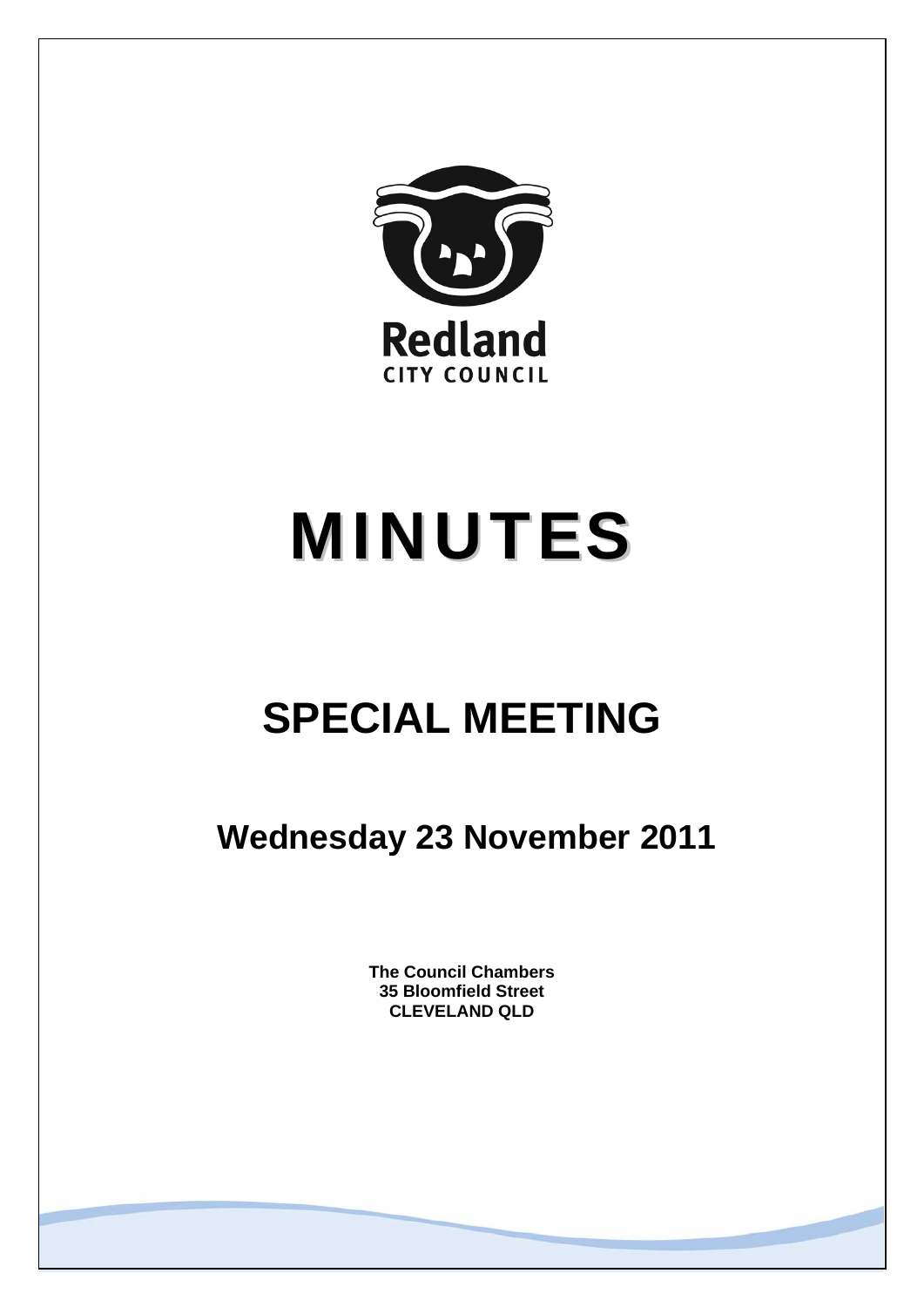### **Table of Contents**

| <b>Item</b>             |     | <b>Subject</b>                                                | Page No |
|-------------------------|-----|---------------------------------------------------------------|---------|
|                         |     |                                                               |         |
| 1                       |     |                                                               |         |
| $\mathbf{2}$            |     |                                                               |         |
| 3                       |     | <b>MATERIAL PERSONAL INTEREST AND CONFLICT OF INTEREST  1</b> |         |
| $\overline{\mathbf{4}}$ |     |                                                               |         |
|                         | 4.1 |                                                               |         |
|                         |     |                                                               |         |
| 5                       |     |                                                               |         |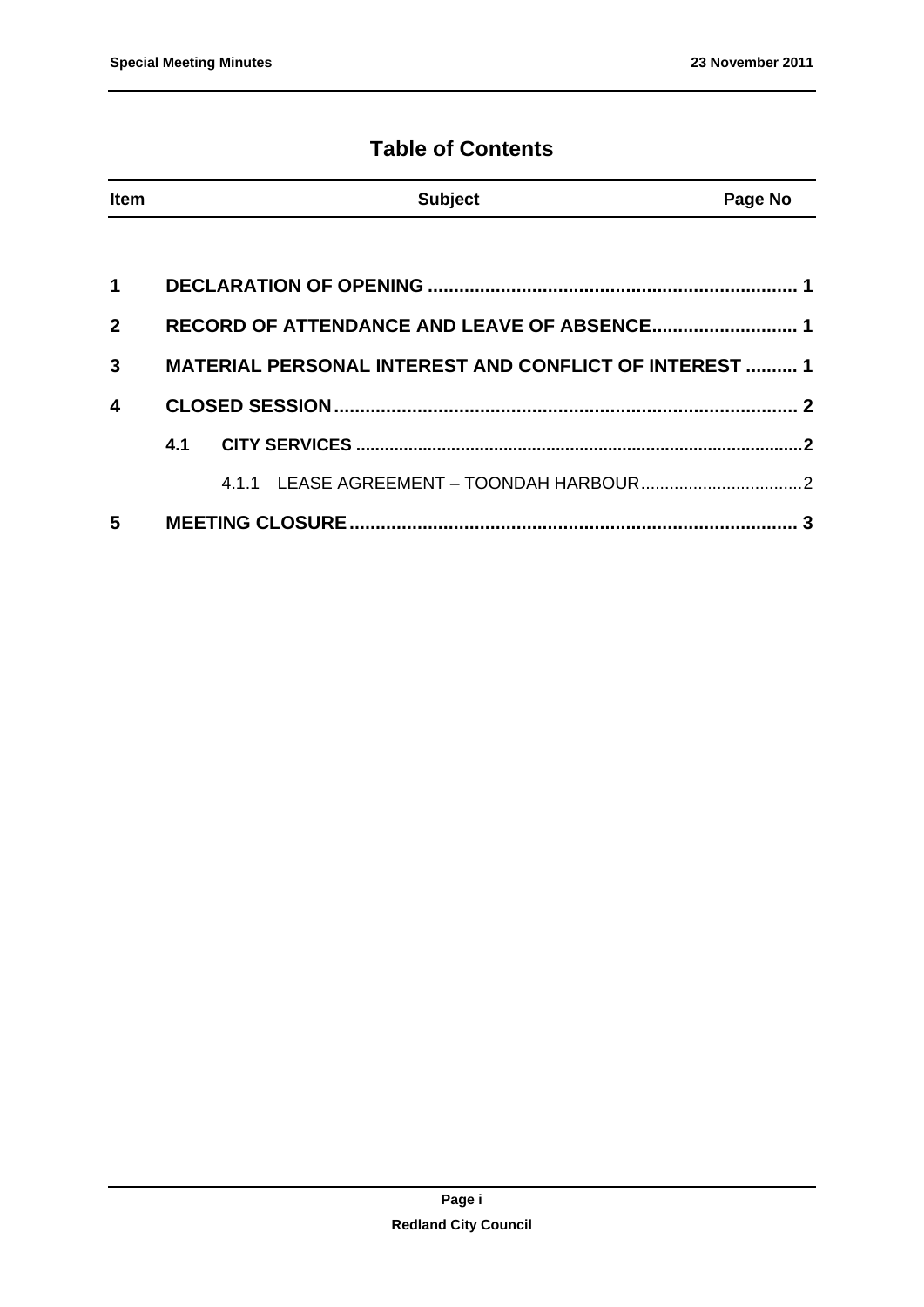#### **1 DECLARATION OF OPENING**

The Mayor declared the meeting open at 12.04pm.

#### **2 RECORD OF ATTENDANCE AND LEAVE OF ABSENCE**

#### **PRESENT**

#### Members:

| Cr M Hobson PSM<br>Cr W Boglary<br>Cr C Ogilvie<br>Cr J Burns<br>Cr B Townsend<br>Cr T Bowler<br><b>Cr M Elliott</b><br><b>Cr K Reimers</b> | Mayor<br><b>Councillor Division 1</b><br><b>Councillor Division 2</b><br><b>Councillor Division 4</b><br><b>Councillor Division 5</b><br><b>Councillor Division 6</b><br>Deputy Mayor & Councillor Division 7<br><b>Councillor Division 8</b> |
|---------------------------------------------------------------------------------------------------------------------------------------------|-----------------------------------------------------------------------------------------------------------------------------------------------------------------------------------------------------------------------------------------------|
| Cr H Murray                                                                                                                                 | <b>Councillor Division 10</b>                                                                                                                                                                                                                 |
|                                                                                                                                             |                                                                                                                                                                                                                                               |

#### Executive Leadership Group:

| Mr G Stevenson PSM                 | <b>Chief Executive Officer</b>                      |
|------------------------------------|-----------------------------------------------------|
| Mrs T Averay                       | General Manager Environment, Planning & Development |
| Mrs L Rusan                        | <b>General Manager City Services</b>                |
| Mr N Clarke                        | <b>General Manager Governance</b>                   |
| Mr M Drydale                       | <b>General Manager Corporate Services</b>           |
| Officers:                          |                                                     |
| $M_{r}$ $\Lambda$ D <sub>222</sub> | Croup Monggar Logal Capicac                         |

Mr A Ross Group Manager Legal Services Mr M Erbs **Group Manager City Infrastructure** 

#### Minutes:

Mrs E Striplin Corporate Meetings & Registers Team Officer

#### **LEAVE OF ABSENCE**

| Moved by:    | <b>Cr K Reimers</b> |
|--------------|---------------------|
| Seconded by: | Cr M Elliott        |

That a leave of absence be granted for Cr D Henry, Councillor Division 3, as she is attending the 2<sup>nd</sup> National Food Futures Conference in Hobart.

#### CARRIED

#### **ABSENT**

Cr K Williams Councillor Division 9

#### **3 MATERIAL PERSONAL INTEREST AND CONFLICT OF INTEREST**

Nil

#### **COUNCILLOR ABSENCES DURING MEETING**

Cr Elliott left the meeting at 12.21pm during closed session.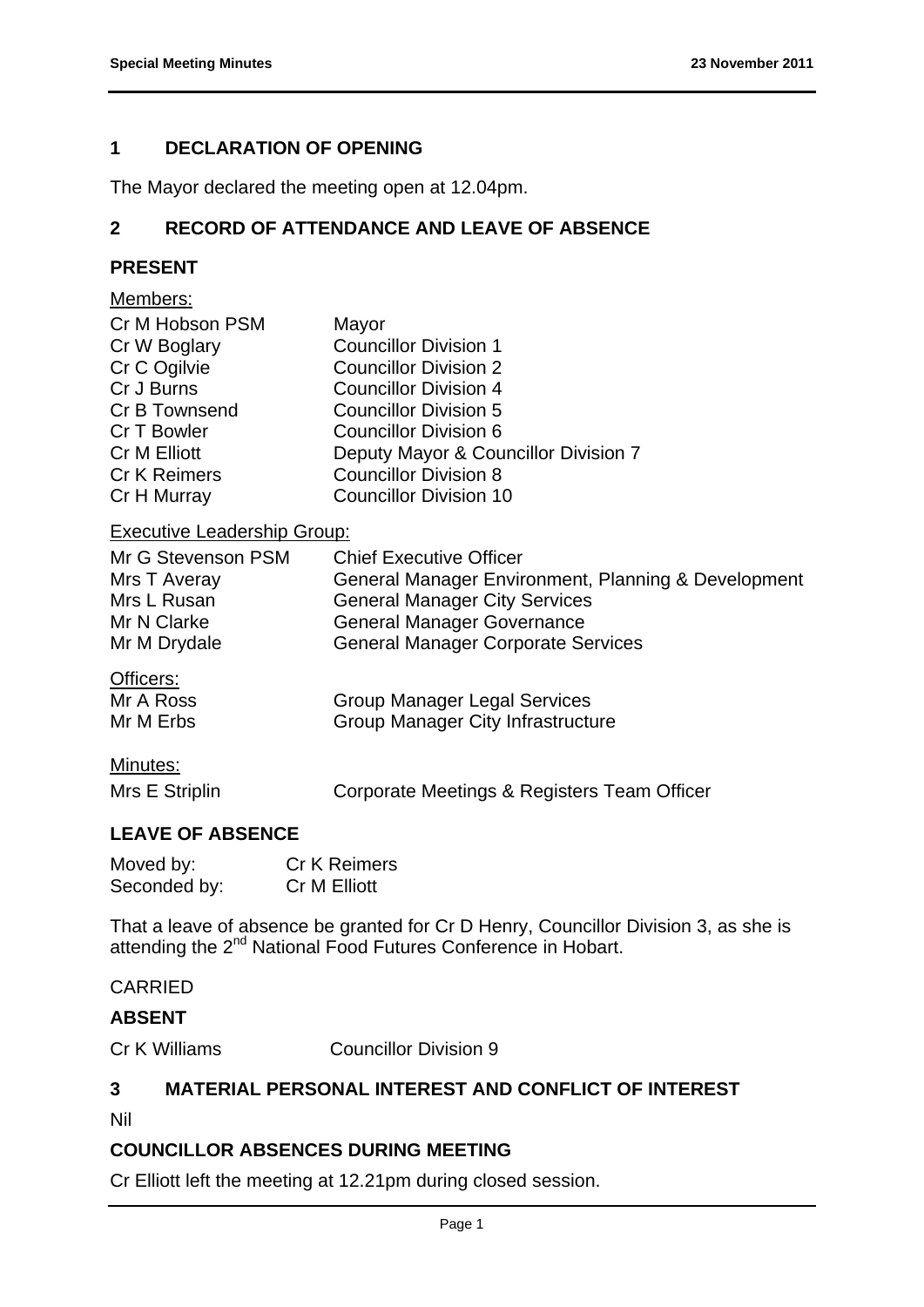#### **4 CLOSED SESSION**

#### **MOTION TO CLOSE MEETING AT 12.05PM**

| Moved by:    | Cr W Boglary |
|--------------|--------------|
| Seconded by: | Cr C Ogilvie |

That the meeting be closed to the public pursuant to section 72(1) of the *Local Government (Operations) Regulation2010* to discuss the following item:

#### **4.1.1 Surrender of Lease Agreement – Toondah Harbour Ferry Terminal**

*The reason that is applicable in this instance is as follows:* 

*"(h) other business for which a public discussion would be likely to prejudice the interests of the local government or someone else, or enable a person to gain a financial advantage."* 

#### CARRIED

#### **MOTION TO REOPEN THE MEETING AT 12.30PM**

| Moved by:    | <b>Cr K Reimers</b> |
|--------------|---------------------|
| Seconded by: | Cr H Murray         |

That the meeting again be opened to the public.

CARRIED

#### **4.1 CITY SERVICES**

#### **4.1.1 LEASE AGREEMENT – TOONDAH HARBOUR**

| <b>Dataworks Filename:</b>  | <b>RTT Planning - Redevelopment of Toondah</b><br><b>Precinct</b> |
|-----------------------------|-------------------------------------------------------------------|
| <b>Responsible Officer:</b> | <b>Louise Rusan</b><br><b>General Manager City Services</b>       |
| Author:                     | <b>Murray Erbs</b><br><b>Manager City Infrastructure</b>          |

#### **EXECUTIVE SUMMARY**

A confidential report from General Manager City Services was discussed in closed session.